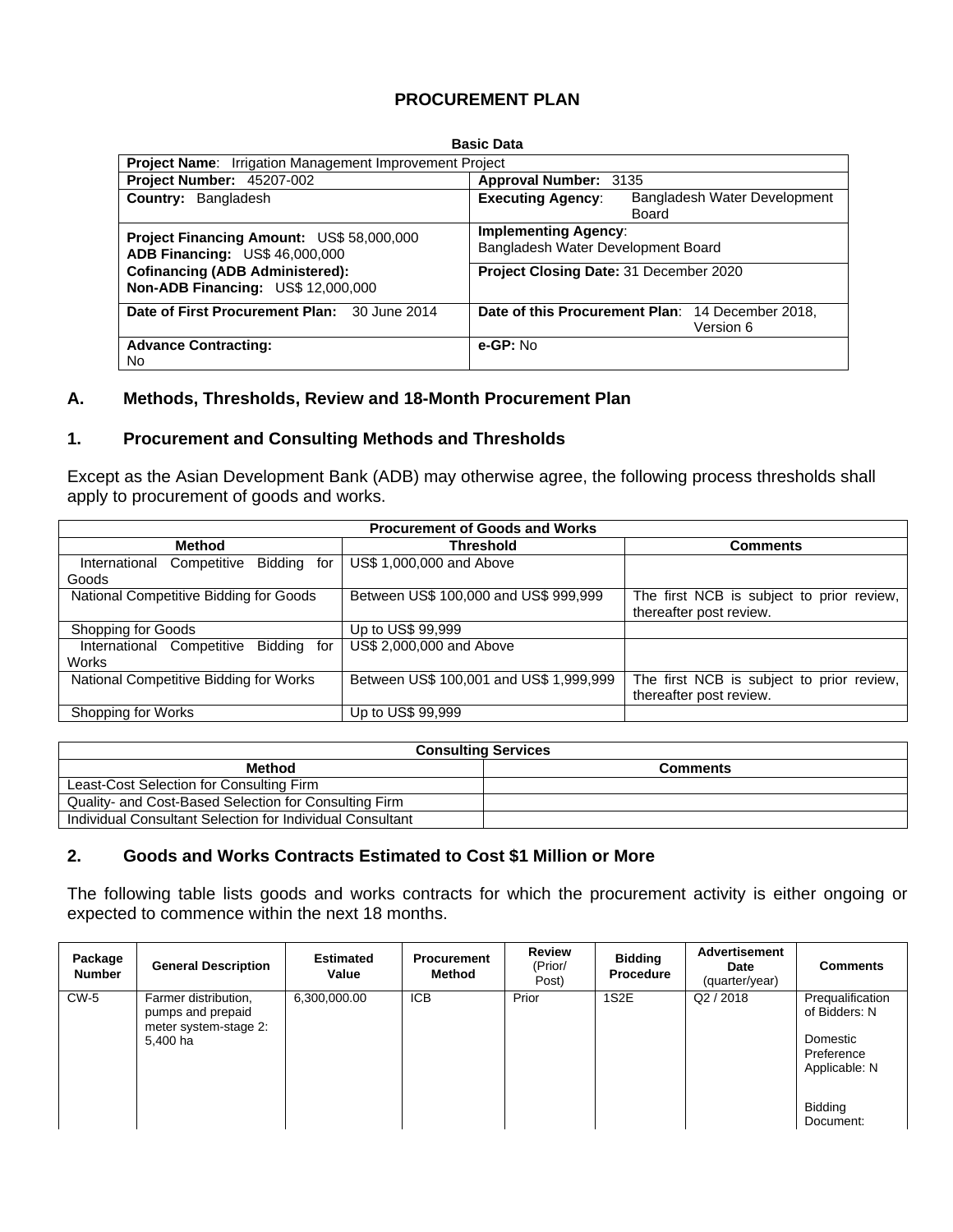|        |                                                                                |              |            |       |      |           | Large Works                                                                                                         |
|--------|--------------------------------------------------------------------------------|--------------|------------|-------|------|-----------|---------------------------------------------------------------------------------------------------------------------|
| $CW-6$ | Farmer distribution,<br>pumps and prepaid<br>meter system-stage 3:<br>5,025 ha | 6,300,000.00 | <b>ICB</b> | Prior | 1S2E | Q4 / 2018 | Prequalification<br>of Bidders: N<br>Domestic<br>Preference<br>Applicable: N<br>Bidding<br>Document:<br>Large Works |
| $CW-7$ | Farmer distribution<br>pumps and prepaid<br>meter system-stage 4:<br>5,700 ha  | 7,100,000.00 | <b>ICB</b> | Prior | 1S2E | Q4 / 2018 | Prequalification<br>of Bidders: N<br>Domestic<br>Preference<br>Applicable: N<br>Bidding<br>Document:<br>Large Works |

# **3. Consulting Services Contracts Estimated to Cost \$100,000 or More**

The following table lists consulting services contracts for which the recruitment activity is either ongoing or expected to commence within the next 18 months.

| Package<br><b>Number</b> | <b>General Description</b> | Estimated<br>Value | Recruitment<br><b>Method</b> | Review<br>'Prior<br>Post) | <b>Advertisement</b><br><b>Date</b><br>(quarter/year) | Type of<br>Proposal | <b>Comments</b> |
|--------------------------|----------------------------|--------------------|------------------------------|---------------------------|-------------------------------------------------------|---------------------|-----------------|
| None                     |                            |                    |                              |                           |                                                       |                     |                 |

## **4. Goods and Works Contracts Estimated to Cost Less than \$1 Million and Consulting Services Contracts Less than \$100,000 (Smaller Value Contracts)**

The following table lists smaller-value goods, works and consulting services contracts for which the activity is either ongoing or expected to commence within the next 18 months.

| <b>Goods and Works</b>   |                               |                           |                               |                           |                            |                                    |                                                |          |
|--------------------------|-------------------------------|---------------------------|-------------------------------|---------------------------|----------------------------|------------------------------------|------------------------------------------------|----------|
| Package<br><b>Number</b> | General<br><b>Description</b> | <b>Estimated</b><br>Value | Number of<br><b>Contracts</b> | Procur<br>ement<br>Method | Review<br>(Prior/<br>Post) | <b>Biddina</b><br><b>Procedure</b> | <b>Advertisement</b><br>Date<br>(quarter/vear) | Comments |
| None                     |                               |                           |                               |                           |                            |                                    |                                                |          |

| <b>Consulting</b> | <b>Services</b> |           |           |             |               |                      |         |          |
|-------------------|-----------------|-----------|-----------|-------------|---------------|----------------------|---------|----------|
| Package           | General         | Estimated | Number of | Recruitment | <b>Review</b> | 'ertisement<br>Adver | ™vpe of | Comments |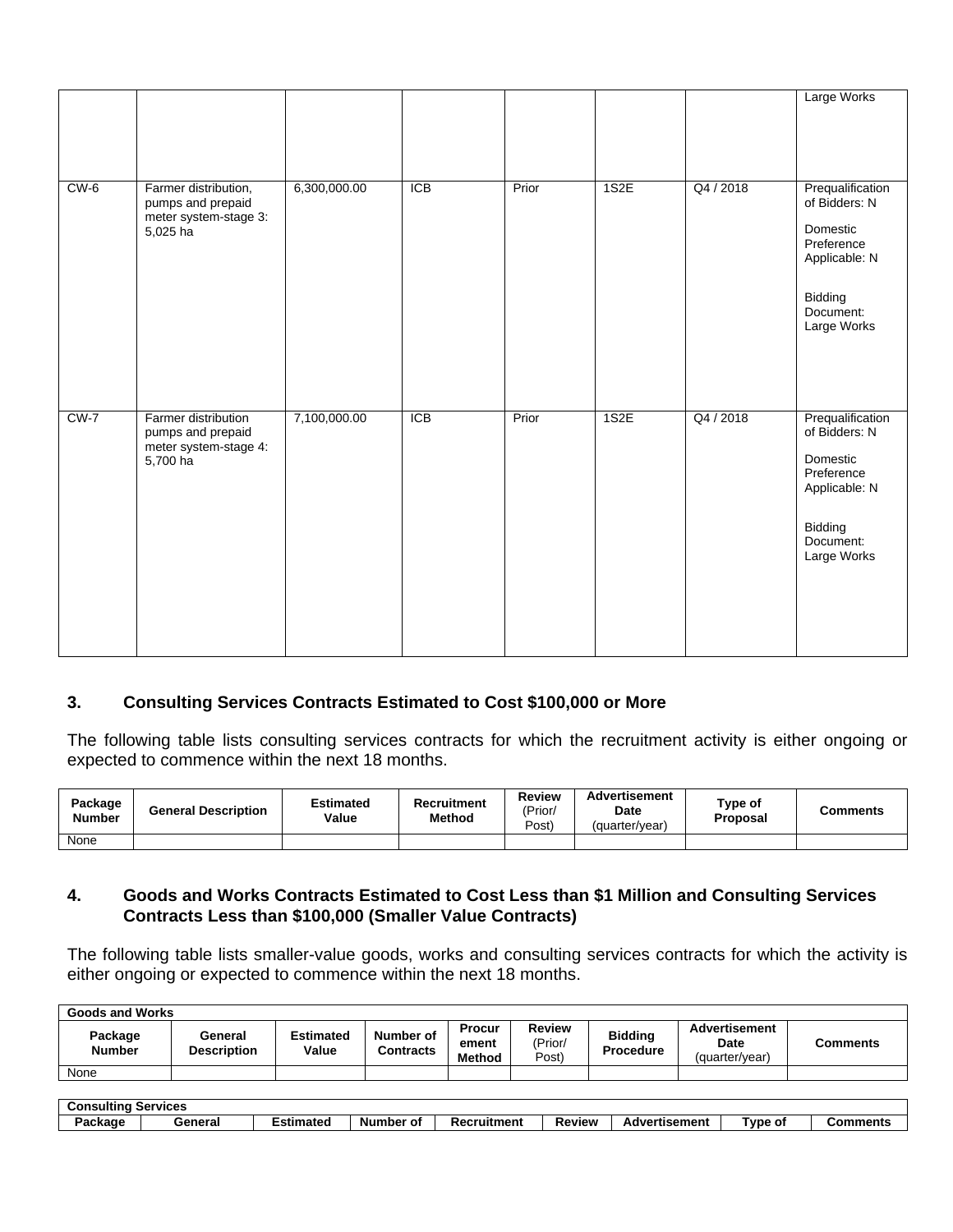| Number | <b>Description</b> | Value | Contracts | <b>Method</b> | (Prior/<br>Post) | Date<br>(quarter/year) | Proposal |  |
|--------|--------------------|-------|-----------|---------------|------------------|------------------------|----------|--|
| None   |                    |       |           |               |                  |                        |          |  |

# **B. Indicative List of Packages Required Under the Project**

The following table provides an indicative list of goods, works and consulting services contracts over the life of the project, other than those mentioned in previous sections (i.e., those expected beyond the current period).

| <b>Goods and Works</b>   |                               |                                           |                                         |                              |                               |                             |                                                                                   |
|--------------------------|-------------------------------|-------------------------------------------|-----------------------------------------|------------------------------|-------------------------------|-----------------------------|-----------------------------------------------------------------------------------|
| Package<br><b>Number</b> | General<br><b>Description</b> | <b>Estimated</b><br>Value<br>(cumulative) | <b>Estimated Number</b><br>of Contracts | <b>Procurement</b><br>Method | <b>Review</b><br>(Prior/Post) | <b>Bidding</b><br>Procedure | <b>Comments</b>                                                                   |
| Office<br>equipment      | Hardware and<br>software      | 30,000.00                                 | 5                                       | <b>RFQ for Goods</b>         | Prior                         |                             | Comments: No.<br>of contracts to be<br>determined/<br>various lots as<br>required |

| <b>Consulting Services</b> |                                                                                                                                                                            |                           |                               |                                     |                                   |                     |                                                                                                                                                                                                        |
|----------------------------|----------------------------------------------------------------------------------------------------------------------------------------------------------------------------|---------------------------|-------------------------------|-------------------------------------|-----------------------------------|---------------------|--------------------------------------------------------------------------------------------------------------------------------------------------------------------------------------------------------|
| Package<br><b>Number</b>   | General<br><b>Description</b>                                                                                                                                              | <b>Estimated</b><br>Value | Number of<br><b>Contracts</b> | <b>Recruitment</b><br><b>Method</b> | <b>Review</b><br>(Prior/<br>Post) | Type of<br>Proposal | <b>Comments</b>                                                                                                                                                                                        |
| $CS-3$                     | Various lots for<br>specialist Water and<br><b>Land Institutes</b><br>including CEGIS and<br><b>IWM</b> for Action<br>Research, Monitoring,<br><b>Studies and Training</b> | 300,000.00                | 3                             | LCS                                 | Prior                             | STP                 | Assignment:<br>National<br>Comments: No.<br>of contracts to be<br>determined;<br>Each contract<br>less than<br>\$100,000                                                                               |
| $CS-4$                     | Independent Panel of<br>Experts                                                                                                                                            | 150,000.00                | 5                             | <b>ICS</b>                          | Prior                             |                     | Assignment:<br>International<br>Expertise:<br>irrigation<br>specialists,<br>agricultural<br>economists.<br>social devt<br>specialists<br>Comments: No.<br>of contracts to be<br>determined;<br>Various |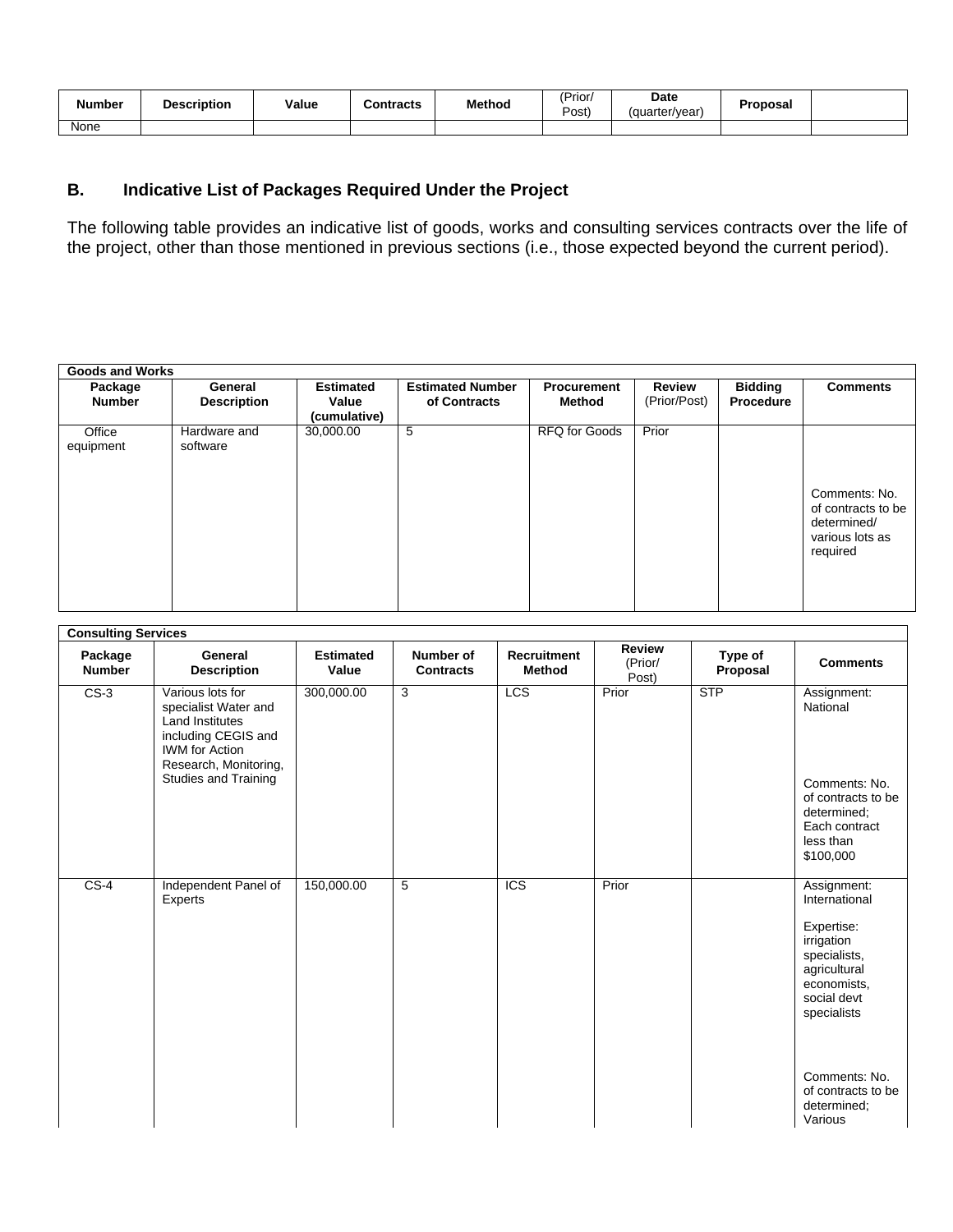|  |  | individual<br>consultants, inttl<br>and natl (as<br>required) |
|--|--|---------------------------------------------------------------|
|--|--|---------------------------------------------------------------|

# **C. List of Awarded and On-going, and Completed Contracts**

The following tables list the awarded and on-going contracts, and completed contracts.

# 1. Awarded and Ongoing Contracts

| <b>Goods and Works</b>   |                                                                                                                                                                                                  |                           |                              |                                     |                                                       |                                                 |                 |  |  |
|--------------------------|--------------------------------------------------------------------------------------------------------------------------------------------------------------------------------------------------|---------------------------|------------------------------|-------------------------------------|-------------------------------------------------------|-------------------------------------------------|-----------------|--|--|
| Package<br><b>Number</b> | General<br><b>Description</b>                                                                                                                                                                    | <b>Estimated</b><br>Value | Awarded<br>Contract<br>Value | <b>Procurement</b><br><b>Method</b> | <b>Advertisement</b><br><b>Date</b><br>(quarter/year) | Date of ADB<br>Approval of<br>Contract<br>Award | <b>Comments</b> |  |  |
| $CW-8A$                  | Construction of<br>new water<br>control<br>structures,<br>sluice;<br>rehabilitation of<br>structures, sluice                                                                                     | 1,314,000.00              | 1,385,552.72                 | $\overline{ICB}$                    | Q3/2016                                               | 12-MAY-17                                       |                 |  |  |
| $CW-1$                   | Rehabilitation of<br>coastal<br>embankment +<br>re-excavation of<br>khals Group $1 +$<br>Re-excavation of<br>khals Group 2                                                                       | 2,700,000.00              | 3,190,426.00                 | <b>ICB</b>                          | Q3 / 2015                                             | 10-DEC-15                                       |                 |  |  |
| $CW-4$                   | Turn Key<br>Contract - (A)<br>Construction<br>1x10/14 MVA.<br>33/11 kVA<br>Indoor Type<br>Sub-Station and<br>(B) Upgrading of<br>Electrical<br>Distribution (HT,<br>LT Over Head<br>Line) System | 5,500,000.00              | 5,299,231.20                 | <b>NCB</b>                          | Q4 / 2017                                             | 24-JUL-18                                       |                 |  |  |
| $CW-3$                   | Farmers'<br>distribution<br>system, stage 1:<br>2,000 ha:<br>pipeline                                                                                                                            | 1,880,000.00              | 2,103,454.18                 | <b>ICB</b>                          | Q4 / 2015                                             | 20-JUL-16                                       |                 |  |  |
| $CW-2$                   | Re-excavation of<br>khals Group $3 +$<br>Re-excavation of<br>khals Group 4                                                                                                                       | 3,079,000.00              | 3,546,463.59                 | <b>ICB</b>                          | Q3 / 2015                                             | 02-NOV-15                                       |                 |  |  |

| <b>Consulting Services</b> |                                                          |                           |                              |                              |                                                |                                                 |                 |  |
|----------------------------|----------------------------------------------------------|---------------------------|------------------------------|------------------------------|------------------------------------------------|-------------------------------------------------|-----------------|--|
| Package<br><b>Number</b>   | General<br><b>Description</b>                            | <b>Estimated</b><br>Value | Awarded<br>Contract<br>Value | <b>Recruitment</b><br>Method | <b>Advertisement</b><br>Date<br>(quarter/year) | Date of ADB<br>Approval of<br>Contract<br>Award | <b>Comments</b> |  |
| $CS-2$                     | Muhuri Irrigation<br>Management<br>Operator<br>$(C-IMO)$ | 6,750,000.00              | 6,489,636.85                 | <b>QCBS</b>                  | Q1/2015                                        | 06-OCT-15                                       |                 |  |
| $CS-1$                     | Project<br>Management                                    | 6,680,000.00              | 6,842,331.00                 | <b>QCBS</b>                  | Q4 / 2013                                      | 14-NOV-14                                       |                 |  |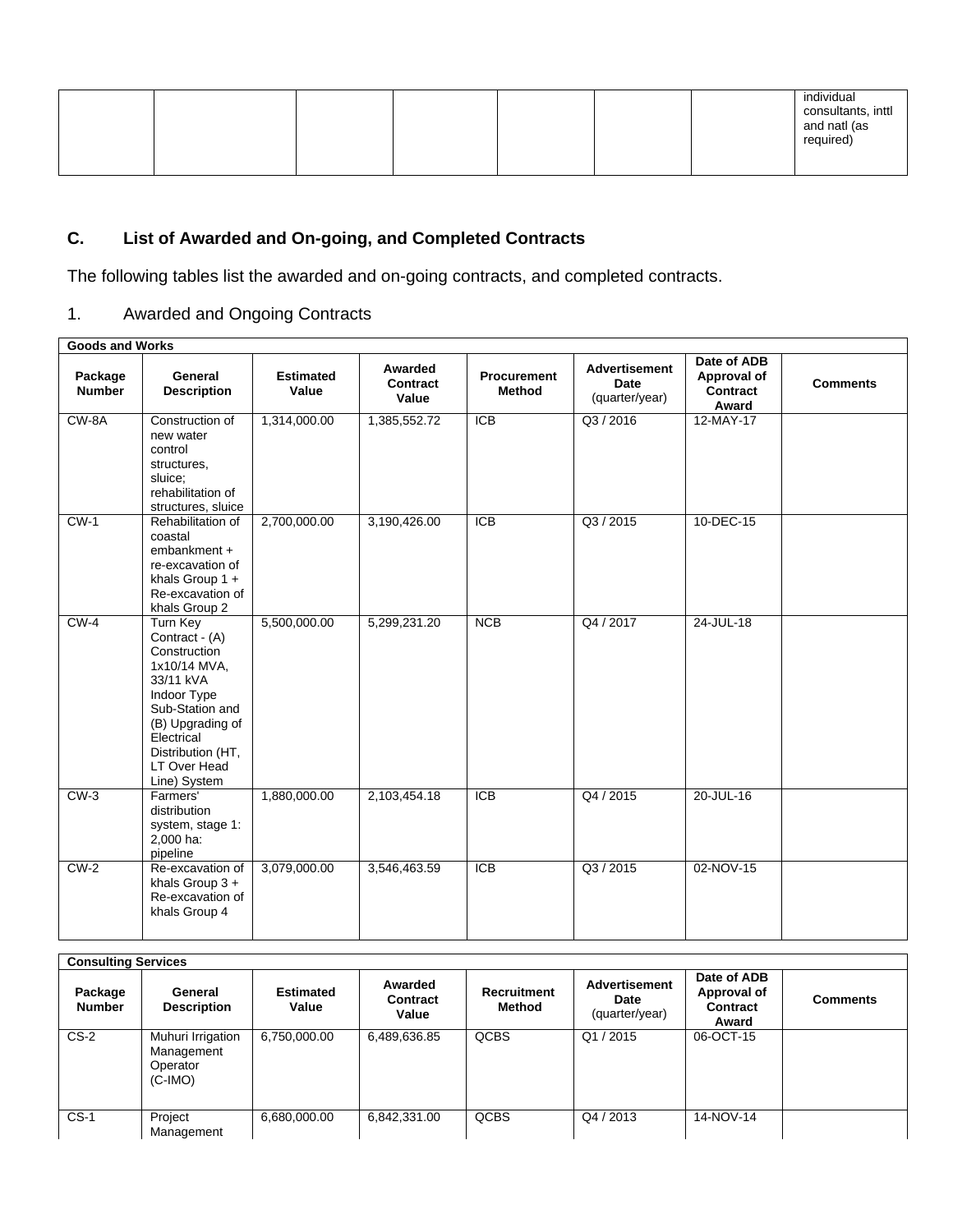| and Design<br>Consultancy for<br>IMIP |  |  |  |
|---------------------------------------|--|--|--|
|                                       |  |  |  |

# **D. National Competitive Bidding**

### **A. Regulation and Reference Documents**

1. The procedures to be followed for national competitive bidding shall be those set forth for the National Open Tendering Method in The Public Procurement Rules, 2008 (as updated and pursuant to The Public Procurement Act, 2006 issued by the Government of Bangladesh) with the clarifications and modifications described in the following paragraphs required for compliance with the provisions of the Procurement Guidelines.

### **B. Procurement Procedures**

### **1. Eligibility**

2. The eligibility of bidders shall be as defined under section I of the Procurement Guidelines; accordingly, no bidder or potential bidder should be declared ineligible for reasons other than those provided in section I of the Guidelines, **as amended from time to time**.

### **2. Advertising**

3. The posting of NCB specific notices for contracts valued at less than \$1 million on ADB's website is not required but is highly recommended.

#### **3. Location of Bid Submission**

4. Submission of bids to 'primary' and 'secondary' locations, or 'multiple droppings' of bids, shall not be required or allowed. Advertisements and bidding documents shall specify only one location for delivery of bids.

#### **4. Bid Price as Percentage of Estimate**

5. Bids shall not be invited on the basis of percentage above or below the estimated cost, and contract award shall be based on the lowest evaluated bid price of responsive bid from eligible and qualified bidder.

#### **5. Lottery**

6. A lottery system shall not be used to determine a successful bidder, including for the purpose of resolving deadlocks.

#### **6. Rejection of All Bids and Rebidding**

7. Bids shall not be rejected and new bids solicited without ADB's prior concurrence.

## **C. Bidding Documents**

#### **7. Anti-Corruption**

8. Definitions of corrupt, fraudulent, collusive and coercive practices shall reflect the latest ADB Board-approved Anti-Corruption Policy definitions of these terms and related additional provisions (such as conflict of interest, etc.).